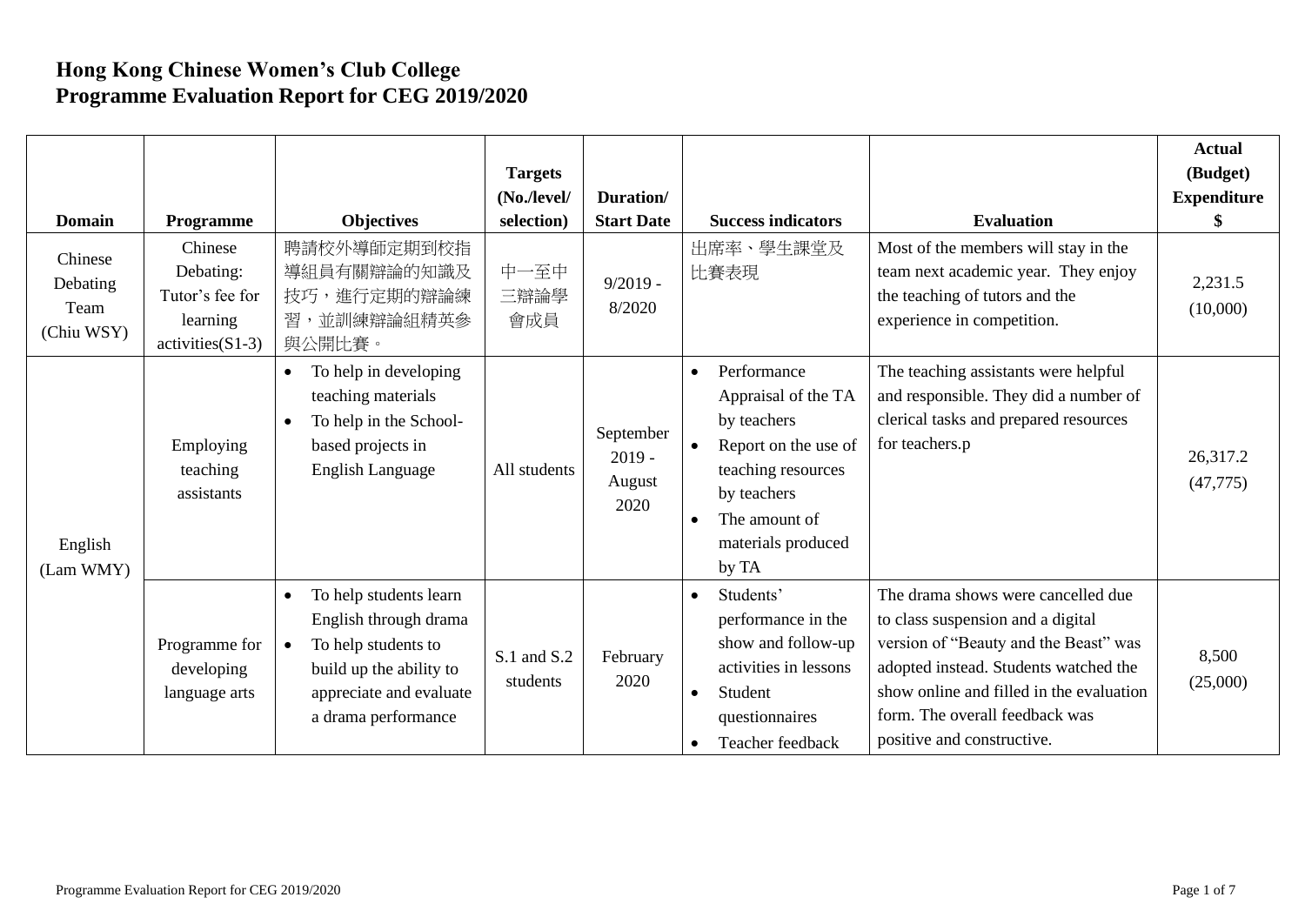|                                       | <b>Bridging</b><br>courses                                                    | Have a good foundation<br>to use English<br>Develop confidence to<br>use English in a<br>language-rich<br>environment                                                                                                                                          | Pre-<br>secondary<br>one<br>students                | August<br>2020                  | $\bullet$<br>$\bullet$ | Actual use of the<br><b>English Language</b><br>Students'<br>performance in<br>lessons<br>Students' mastery of<br>the four skills | Due to the outbreak of the coronavirus,<br>all workshops were suspended.                                                                                                                      | (100,000)            |
|---------------------------------------|-------------------------------------------------------------------------------|----------------------------------------------------------------------------------------------------------------------------------------------------------------------------------------------------------------------------------------------------------------|-----------------------------------------------------|---------------------------------|------------------------|-----------------------------------------------------------------------------------------------------------------------------------|-----------------------------------------------------------------------------------------------------------------------------------------------------------------------------------------------|----------------------|
| English<br>Debating Club<br>(Lam KSS) | English<br>debating:<br>Tutor's fee for<br>learning<br>activities (S1-<br>S3) | To hire tutors to give<br>training and workshops<br>to debaters and in<br>debating skills,<br>presentation skills and<br>public speaking skills.<br>The tutor will also give<br>advice to students for<br>external events and<br>competitions.                 | English<br>Debating<br>Club<br>members<br>$(S1-S3)$ | Sep 2019-<br>August<br>2020     | $\bullet$              | Attendance rate and<br>performance in<br>external event and<br>competitions                                                       | As professional and high-quality<br>English debate coaches have been in<br>great demand these years, it has been<br>difficult to secure a coach for<br>consistent and comprehensive training. | (10,000)             |
| Mathematics<br>(Wong WK)              | Employing<br>teaching<br>assistants                                           | To update the data pool.<br>To upload questions,<br>notes, and PowerPoint<br>presentations to the<br>intranet.<br>To help teachers<br>$\bullet$<br>analyze the results of<br>the mock tests and<br>students' survey<br>To assist teachers to run<br>activities | All students                                        | September<br>2019- July<br>2020 |                        | Report on the use of<br>teaching resources<br>by teachers<br>The amount of<br>materials produced<br>by TA                         | The two teaching assistants have<br>helped teachers to complete their<br>assigned tasks. All teachers were<br>satisfied with their services provided.                                         | 11,436.4<br>(51,400) |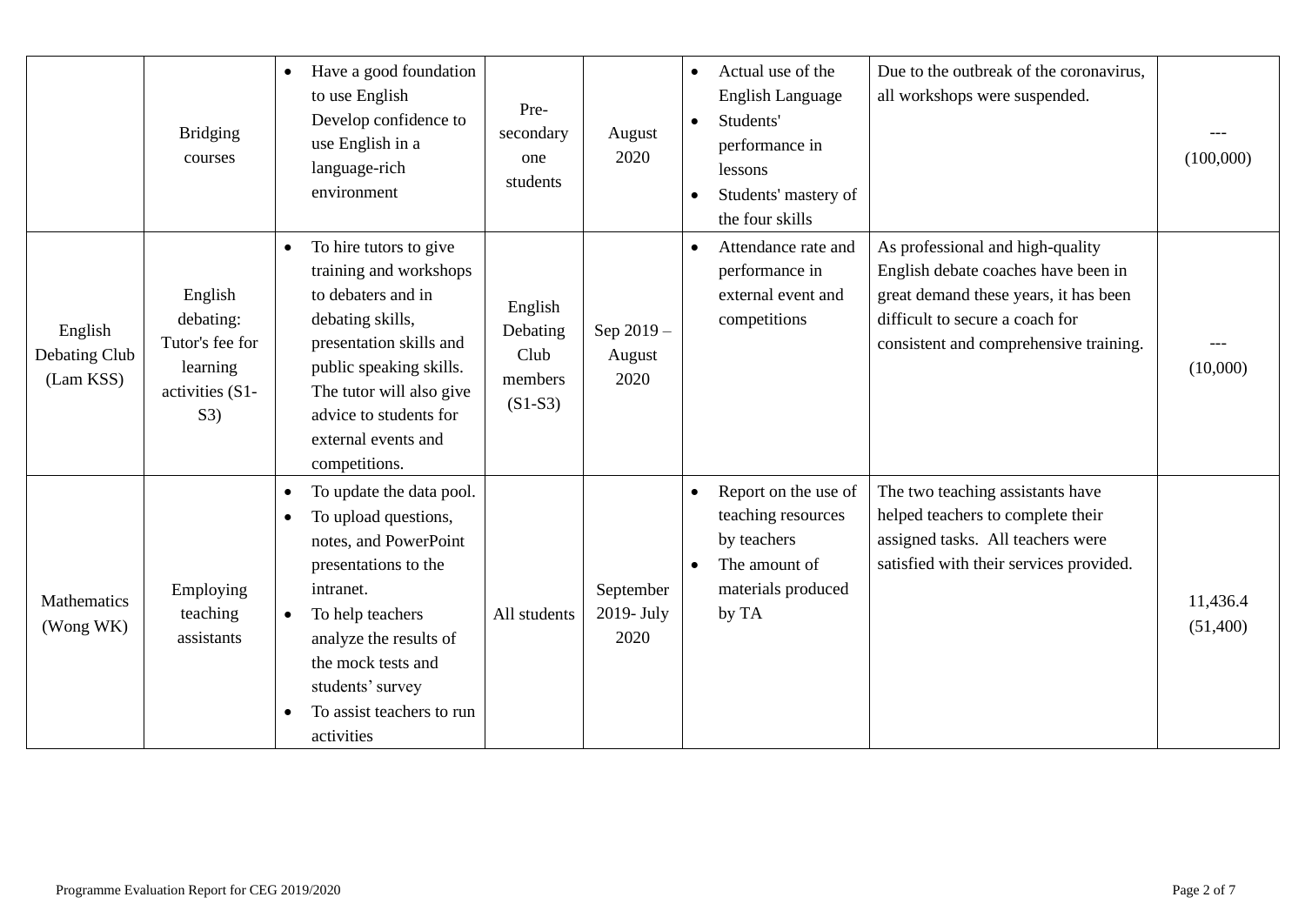| S <sub>2</sub> Calculator<br>Training<br>Programme | To introduce basic<br>$\bullet$<br>operations of scientific<br>calculator<br>To equip students with<br>$\bullet$<br>appropriate operation<br>skills of the calculator<br>in obtaining answers<br>To help students well<br>use of calculators<br>solving mathematics<br>problems.<br>To enhance students<br>understanding<br>mathematics concepts. | S <sub>2</sub> Students                                                                                              | November,<br>2019              | Coach feedbacks<br>$\bullet$                 | Originally, two training sessions were<br>planned to provide to S2 students. The<br>first session was successfully held in<br>the first term. In the second term, due<br>to COVID-19 pandemic, the second<br>session of the programme was<br>cancelled.                     | 1,380<br>(4,600)  |
|----------------------------------------------------|---------------------------------------------------------------------------------------------------------------------------------------------------------------------------------------------------------------------------------------------------------------------------------------------------------------------------------------------------|----------------------------------------------------------------------------------------------------------------------|--------------------------------|----------------------------------------------|-----------------------------------------------------------------------------------------------------------------------------------------------------------------------------------------------------------------------------------------------------------------------------|-------------------|
| $S1 - S3$ High<br>Achievers<br>Programme           | To enrich students with<br>$\bullet$<br>mathematical<br>knowledge.<br>To cultivate students'<br>logical thinking skills<br>and problem solving<br>skills.<br>To help students make<br>$\bullet$<br>preparation for various<br>external mathematical<br>competitions                                                                               | Approxima<br>tely 20 S1-<br>S3 students<br>nominated<br>by teachers<br>according<br>their<br>mathematic<br>s ability | Sept. 2019                     | Prizes in external<br>competitions.          | Due to COVID-19 pandemic, the high<br>achiever programme was cancelled in<br>the second term. Many external<br>competitions were cancelled by the<br>organising bodies. For those which<br>were held according to schedule, our<br>school representatives got good results. | 8,280<br>(48,300) |
| S.2/3 Tutorial<br>Class                            | To assist S.3 students who<br>have a poor performance in<br>Mathematics in the first<br>term of 2019/2020.                                                                                                                                                                                                                                        | S3 students                                                                                                          | Second<br>Term in<br>2019-2020 | Improvement in their<br>mathematics results. | Due to COVID-19 pandemic, the S3<br>tutorial class was cancelled.                                                                                                                                                                                                           | (7,500)           |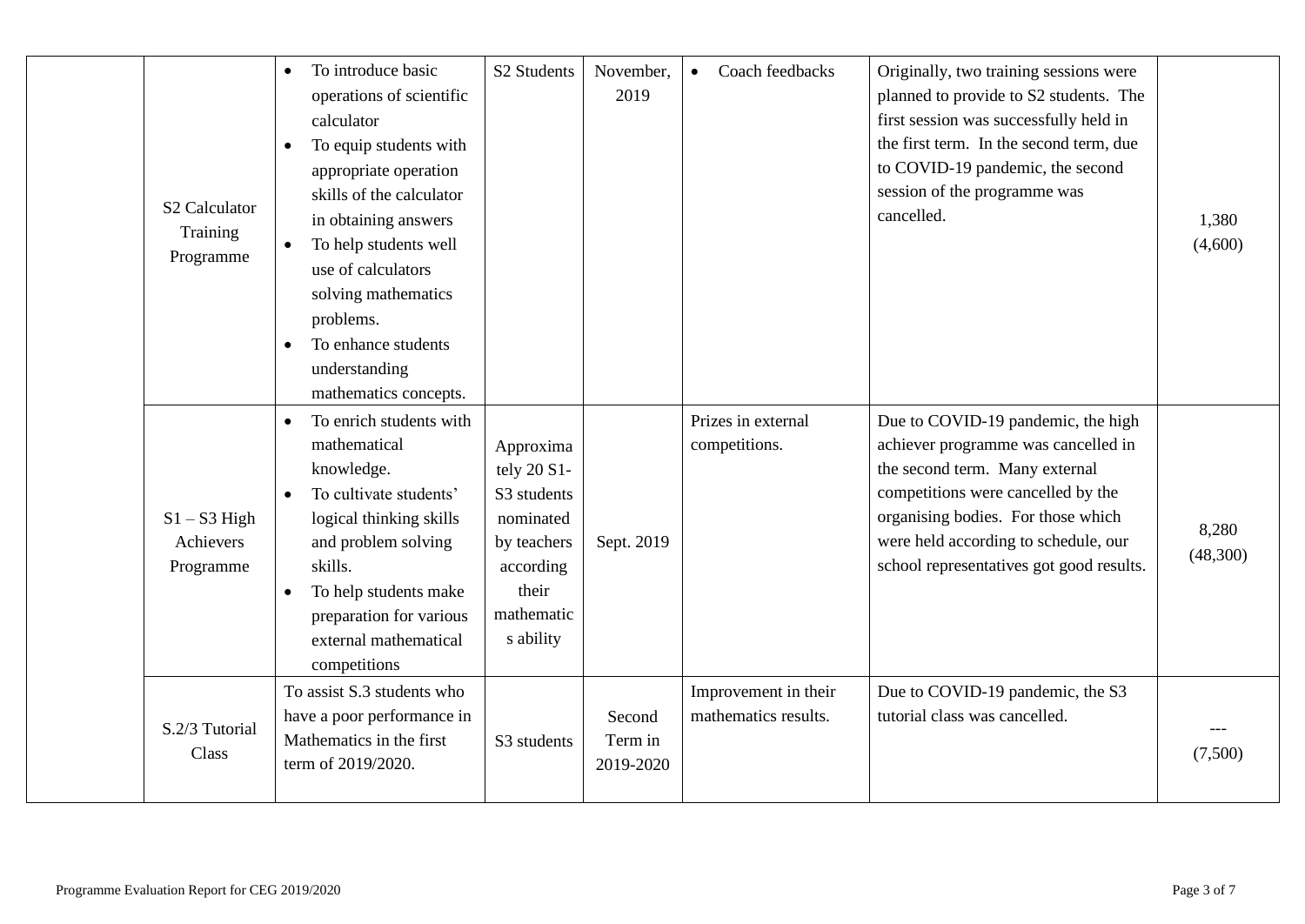| LS<br>(Look WK)      | LS part time<br>teaching<br>assistant    | To assist the<br>$\bullet$<br>preparation of teaching<br>materials<br>To help manage<br>$\bullet$<br>Saturday Tutorial<br>classes                                                                                                                                                              | All levels              | September<br>$2019 -$<br>August<br>2020 | Performance<br>$\bullet$<br>Appraisal of the TA<br>by teachers<br>The amount of<br>$\bullet$<br>materials produced<br>by TA                                                                                                                                                                       | TAs were responsible and could<br>$\bullet$<br>complete all tasks. The materials<br>could meet the needs of teachers.<br>TA helped manage Saturday<br>$\bullet$<br>tutorials in the first term.                            | 16,114.25<br>(24, 381) |
|----------------------|------------------------------------------|------------------------------------------------------------------------------------------------------------------------------------------------------------------------------------------------------------------------------------------------------------------------------------------------|-------------------------|-----------------------------------------|---------------------------------------------------------------------------------------------------------------------------------------------------------------------------------------------------------------------------------------------------------------------------------------------------|----------------------------------------------------------------------------------------------------------------------------------------------------------------------------------------------------------------------------|------------------------|
|                      | <b>Liberal Studies</b><br>teaching tutor | To enhance students'<br>$\bullet$<br>study skills for HKDSE                                                                                                                                                                                                                                    | $S4-6$<br>students      | 9/2019                                  | Students' learning<br>outcomes &<br>Teachers' evaluation                                                                                                                                                                                                                                          | Saturday face to face tutorials in<br>the second term were cancelled.<br>Online tutorials for S5 resumed in<br>$\bullet$<br>August.<br>Students could learn exam skills<br>and get equipped for the public<br>examination. | 12,896<br>(32,760)     |
| Science<br>(Chan KW) | Teaching<br>assistants                   | curriculum<br>$\bullet$<br>development, including<br>the integration of<br>information technology<br>in teaching,<br>coping with the diverse<br>and special learning<br>needs of students with<br>varied abilities, ranging<br>from the gifted ones to<br>those with learning<br>difficulties. | All science<br>students | Whole year                              | Help the Science<br>teachers preparing<br>teaching materials,<br>helping teachers in<br><b>School Based</b><br>Assessment (SBA),<br>managing teaching aids,<br>collecting information<br>and teachers' references,<br>marking the multiple<br>choice and offer help in<br>ECA if time is suitable | TAs could complete all tasks assigned<br>successfully                                                                                                                                                                      | 30143.4<br>(60, 301)   |
|                      | Chemistry<br>tutorial classes<br>S4-S6   | Coping with the diverse<br>$\bullet$<br>and special learning<br>needs of students with                                                                                                                                                                                                         |                         |                                         | Comparison of test and<br>examination results                                                                                                                                                                                                                                                     | Many sections of tutorial classes were<br>cancelled due to Covid-19 pandemic                                                                                                                                               | 1,248<br>(12,480)      |
|                      | Physics tutorial<br>classes S4-S6        | varied abilities, ranging<br>from the gifted ones to                                                                                                                                                                                                                                           | $S.1-6$<br>students     | Whole year                              |                                                                                                                                                                                                                                                                                                   | Steady improvement shown in test and<br>examination                                                                                                                                                                        | 4,368<br>(12, 480)     |
|                      | S1, S2 IS<br>tutorial classes            | those with learning<br>difficulties.                                                                                                                                                                                                                                                           |                         |                                         |                                                                                                                                                                                                                                                                                                   |                                                                                                                                                                                                                            | (2,672)                |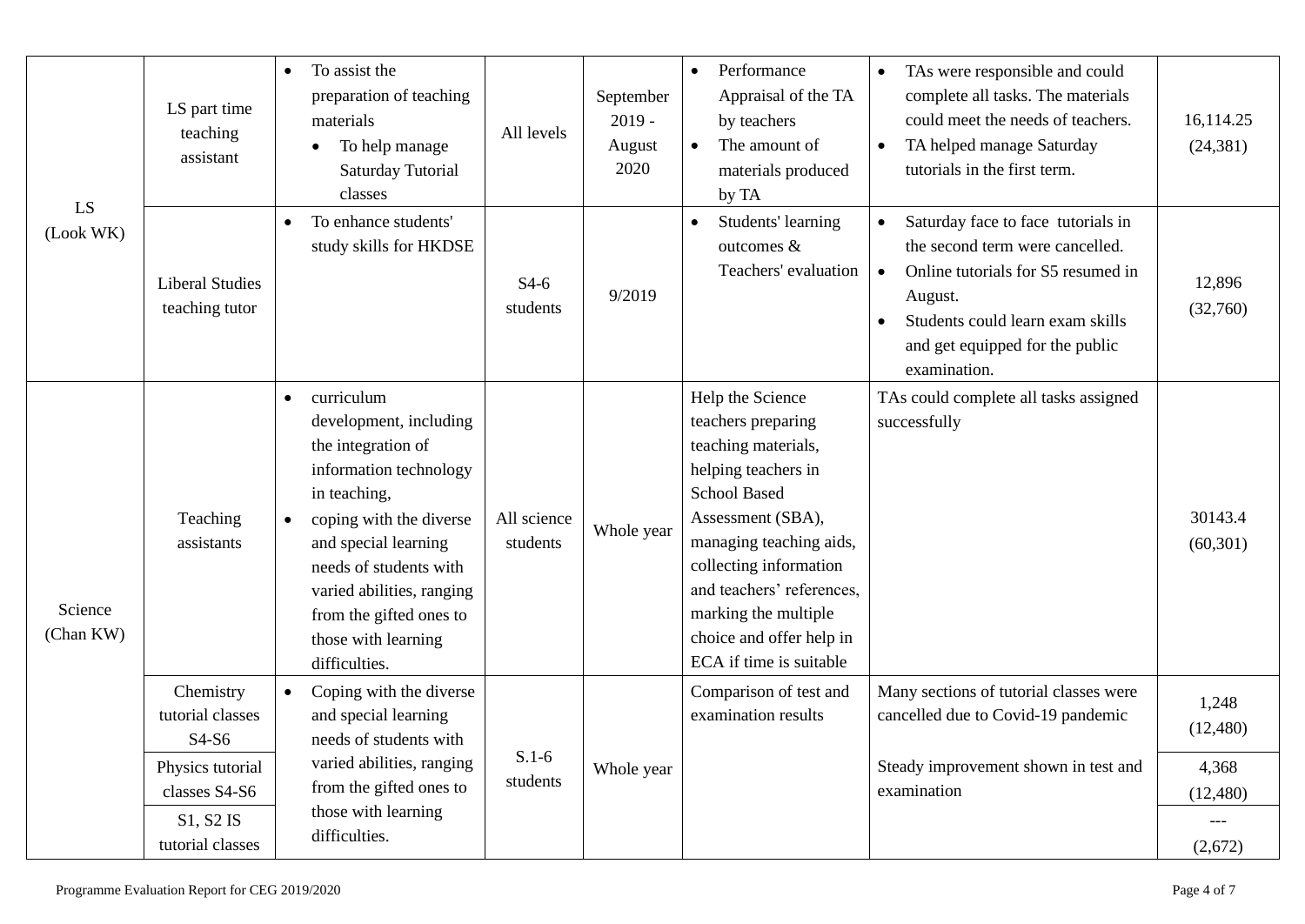| Bio<br>(Lee YS)        | <b>Biology</b> tutorial<br>classes S4-S6                      | To employ part-time tutors<br>to assist Biology students to<br>develop a stronger<br>answering skills and clarify<br>some misconceptions and<br>to share their revision<br>strategies with the students | S <sub>4</sub> to S <sub>6</sub><br>students<br>enrolled in<br>the tutorial | whole year                            | Students' academic<br>performance                                                                                     | Tutorials for S.6 students were<br>conducted in the first term. Students<br>expressed that their answering skills<br>were enhanced.<br>Tutorials for S.4 and S.5 students were<br>cancelled due to class suspension. | 2,138.24<br>(14,560)   |
|------------------------|---------------------------------------------------------------|---------------------------------------------------------------------------------------------------------------------------------------------------------------------------------------------------------|-----------------------------------------------------------------------------|---------------------------------------|-----------------------------------------------------------------------------------------------------------------------|----------------------------------------------------------------------------------------------------------------------------------------------------------------------------------------------------------------------|------------------------|
| Physics<br>(Tang SK)   | Training courses<br>for gifted<br>Physics students            | To hire tutors to give<br>training to students for<br>external events and<br>competitions.                                                                                                              | $S.3-5$<br>students                                                         | Whole year                            |                                                                                                                       | 2 prizes were obtained.<br>One S.5 and four S.5 students<br>participated in Pan Pearl River Delta<br>Physics Olympiad.<br>Four S.5 students participated in Hong<br>Kong Physics Olympiad.                           | 3,450<br>(4,600)       |
| Humanities<br>(Lam PN) | Teaching<br>assistant                                         | To assist teachers to<br>prepare power-point for<br>lesson. To help teachers to<br>prepare teaching materials                                                                                           | all students                                                                | whole year                            | Smooth teaching and<br>learning pace and<br>teachers' feedback                                                        | The teaching assistants could assist<br>teachers in preparing lesson materials<br>like worksheets, revision exercises and<br>notes. Their performances were<br>appreciated by teachers.                              | 26,045.25<br>(84, 452) |
| L&S                    | Enhancement<br>and remedial<br>classes                        | To provide supplementary<br>classes or workshops for<br>S1-2 students for<br>enhancement or remedial<br>purposes, with the aid of<br>alumni proficient in<br>humanities subjects                        | $S1-S2$<br>students                                                         | Whole<br>Year                         | Teachers' and tutors'<br>$\bullet$<br>observation<br>Comparison of<br>$\bullet$<br>students' test and<br>exam results | The courses were not run due to class<br>suspension in both terms.                                                                                                                                                   | (5,010)                |
| (Hui CY)               | Critical<br>Thinking and<br><b>Writing Skills</b><br>Workshop | To develop critical thinking<br>skills and build up<br>arguments based on reasons<br>and evidence; to enhance<br>their writing skills in L&S<br>and LS in the senior form<br>for the bridging purpose   | $S2-S3$<br><b>Students</b><br>(high<br>achievers in<br>L&S                  | <b>First Term</b><br>in 2019-<br>2020 | Students' attendance,<br>feedbacks, and learning<br>outcome; Teachers'<br>observation and<br>evaluation               | 22 students took part in the workshop.<br>4 sessions were held and the attendance<br>rate is over 90%. Most students felt<br>satisfied with the course contents and<br>the instruction of tutors.                    | 19,000<br>(20,000)     |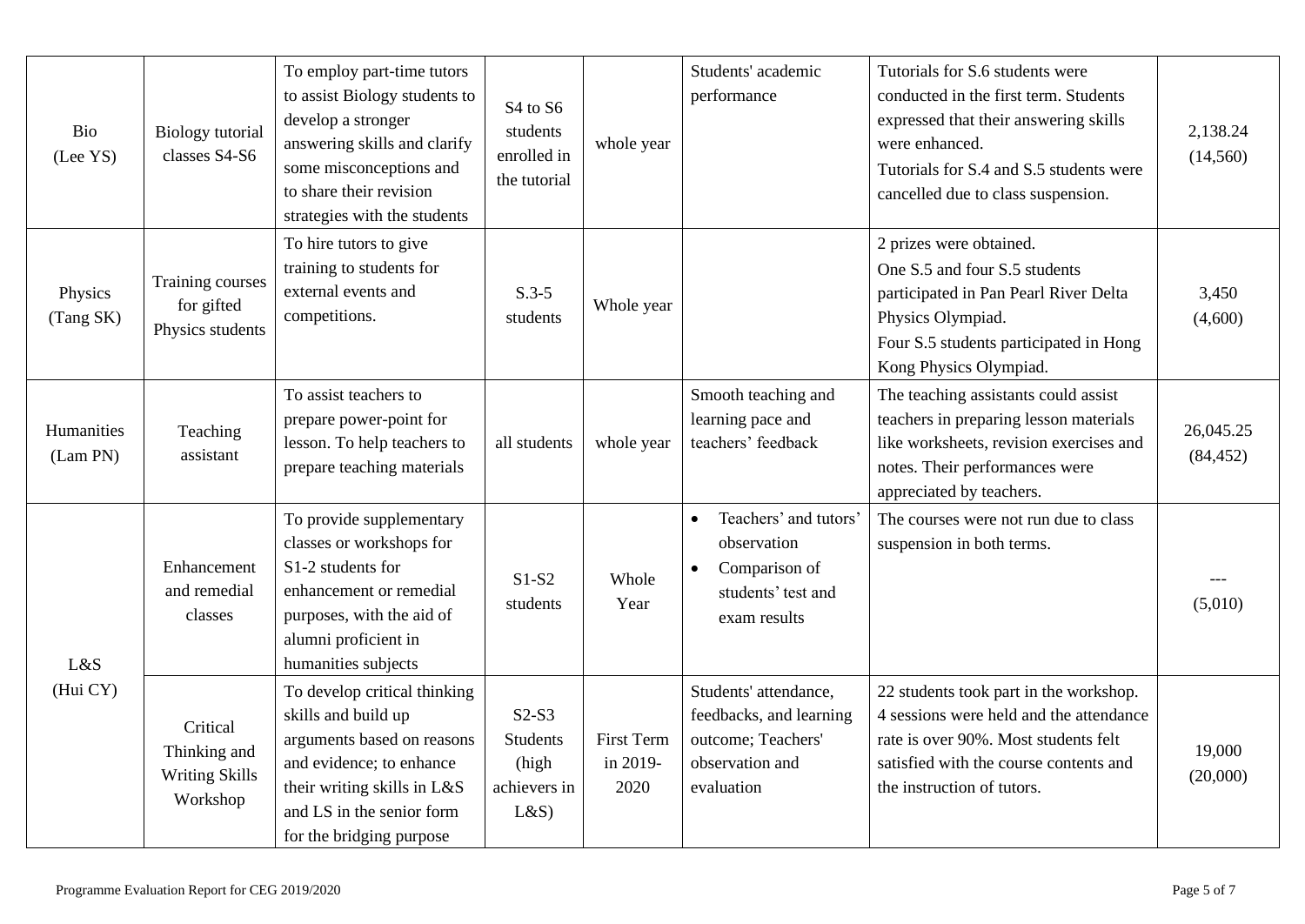|                                   | Employing<br>teaching<br>assistants                           | To prepare teaching and<br>learning materials for<br>technology subjects                                                                                                                                                    | $S1-S6$               | Whole year                              | Record of work done by<br>teaching assistants and<br>teachers' feedback                                                     | TAs could complete all tasks assigned<br>successfully                                                                                                                                                                                                                                                                                                 | 40,773.6<br>(57,036) |
|-----------------------------------|---------------------------------------------------------------|-----------------------------------------------------------------------------------------------------------------------------------------------------------------------------------------------------------------------------|-----------------------|-----------------------------------------|-----------------------------------------------------------------------------------------------------------------------------|-------------------------------------------------------------------------------------------------------------------------------------------------------------------------------------------------------------------------------------------------------------------------------------------------------------------------------------------------------|----------------------|
| Technology                        | $S4 - S6$<br>Humanities and<br>Technology<br>tutorial classes | To assist students to strive<br>for improvement in DSE                                                                                                                                                                      | S.4/S.5/S.6           | July-Aug<br>2020                        | Learning outcomes and<br>exam results                                                                                       | Steady improvement shown in<br>examination                                                                                                                                                                                                                                                                                                            | 55704<br>(78, 624)   |
| Cultural<br>(Wong MY)             | Employing<br>teaching<br>assistants                           | To assist teachers to run<br>$\bullet$<br>activities<br>To prepare teaching<br>$\bullet$<br>materials for the<br>Cultural subjects.<br>To help teachers to<br>$\bullet$<br>handle any other<br>paperwork of the<br>subject. | All levels            | September<br>$2019 -$<br>August<br>2020 | Performance<br>$\bullet$<br>Appraisal of the TA<br>by teachers<br>The amount of<br>$\bullet$<br>materials produced<br>by TA | The teaching assistants were helpful<br>and responsible. They help teachers in<br>preparing teaching materials and<br>activities materials, they completed the<br>tasks efficiently.                                                                                                                                                                  | 23,312.1<br>(41,391) |
| General<br>Guidance<br>(Leung YY) | Training<br>activities for<br>Peer Guiders                    | To develop students'<br>leadership skills and foster<br>their team spirit.                                                                                                                                                  | $S.3 - 5$<br>students | <b>July 2020</b>                        | Teachers' observation &<br>questionnaire                                                                                    | The training camp was not held in July<br>as planned. Peer guiders will have a<br>recreational camp instead because the<br>camp places have already been booked.<br>To prepare peer guiders well to support<br>new S.1 students on S.1 New Students'<br>and Parents' Orientation Day, they<br>were given online training on Zoom on<br>4th September. | 3,920<br>(20,000)    |
|                                   | Adventure-<br>based<br>Programme                              | To increase S.4 students'<br>resilience and facilitate<br>them to set learning goals.                                                                                                                                       | S.4<br>students       | November<br>2019                        | Teachers' observation &<br>questionnaire                                                                                    | 144 S.4 students attended the<br>programme which was run smoothly<br>on 9th November. The feedback was<br>positive.                                                                                                                                                                                                                                   | 17,280<br>(20,000)   |